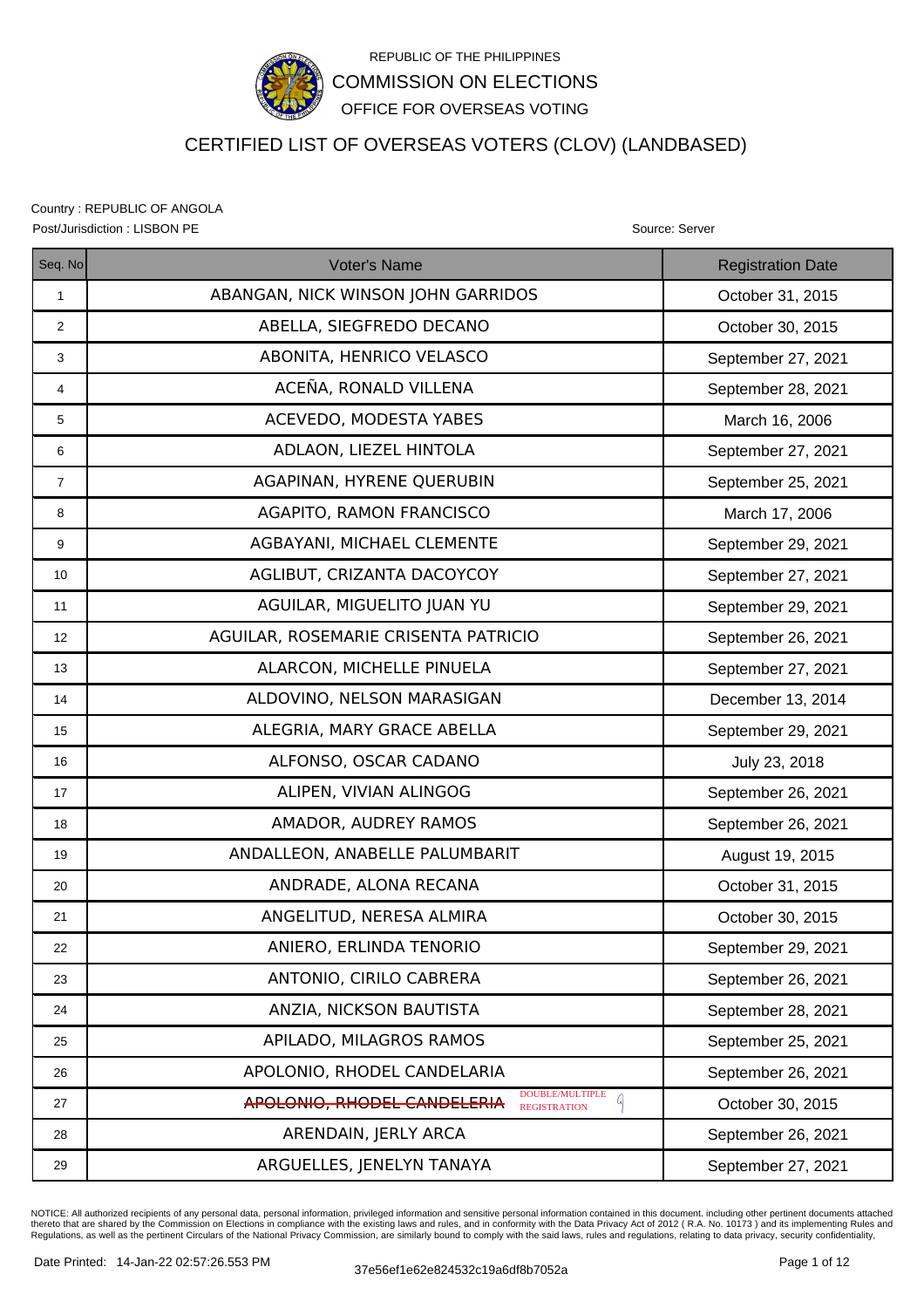

# CERTIFIED LIST OF OVERSEAS VOTERS (CLOV) (LANDBASED)

Country : REPUBLIC OF ANGOLA Post/Jurisdiction : LISBON PE Source: Server Source: Server Source: Server Source: Server

| Seq. No | <b>Voter's Name</b>                | <b>Registration Date</b> |
|---------|------------------------------------|--------------------------|
| 30      | ARREVALO, JOSEPH ABREA             | January 09, 2018         |
| 31      | ASUNCION, CYRUS DADULLA            | September 27, 2021       |
| 32      | ATUBANG, MARICEL SALES             | October 31, 2015         |
| 33      | AUSTIN, BILLY LUNA                 | October 31, 2015         |
| 34      | AYRAN, EMMANUEL PORTUGAL           | September 27, 2021       |
| 35      | AZARIAS, JOSE JR. LACADEN          | December 15, 2017        |
| 36      | <b>BACOLOD, FE TRINIDAD</b>        | March 19, 2006           |
| 37      | BADA, EMELYN BOHOLANO              | September 27, 2021       |
| 38      | <b>BADON, RAMIL LUMBANG</b>        | September 28, 2021       |
| 39      | BAGON, JAY DE GUZMAN               | December 12, 2014        |
| 40      | <b>BAHILLO, LUIS DE LOS SANTOS</b> | July 10, 2017            |
| 41      | BALAGASAY, MARICEL AGAG            | September 29, 2021       |
| 42      | <b>BALAGTAS, ERWIN DIAZ</b>        | September 02, 2015       |
| 43      | <b>BALAR, HELEN LLANES</b>         | September 29, 2021       |
| 44      | <b>BALISTOY, JESSIE CALIBAY</b>    | September 29, 2021       |
| 45      | <b>BALITE, ELNORA CALIBAY</b>      | October 31, 2015         |
| 46      | BALURAN, LEONARDA CORITAO          | September 28, 2021       |
| 47      | BANATAO, JIM APELLANES             | October 30, 2015         |
| 48      | BANATAO, JONAVEL CONANAN           | October 30, 2015         |
| 49      | BANDERADO, SHARON SOLMANTEL        | September 29, 2021       |
| 50      | BANDERADO, SHEDEN SOLMANTIL        | September 26, 2021       |
| 51      | BANGGO, EDUARDO GERONDA            | September 28, 2021       |
| 52      | BANTILAN, DIOSDADO TAGANAS         | October 18, 2012         |
| 53      | BAPTISTA, LOIDA DALEJA             | October 31, 2015         |
| 54      | BARRAMEDA, MARITES ALMARIO         | September 29, 2021       |
| 55      | <b>BARREDO, IRENE FLORES</b>       | September 29, 2021       |
| 56      | BARRERA, ROBERTO LUMICO            | March 17, 2006           |
| 57      | <b>BARRETO, JAINE BRILLANTES</b>   | September 29, 2021       |
| 58      | <b>BARRIENTOS, FELIX CAHILO</b>    | September 27, 2021       |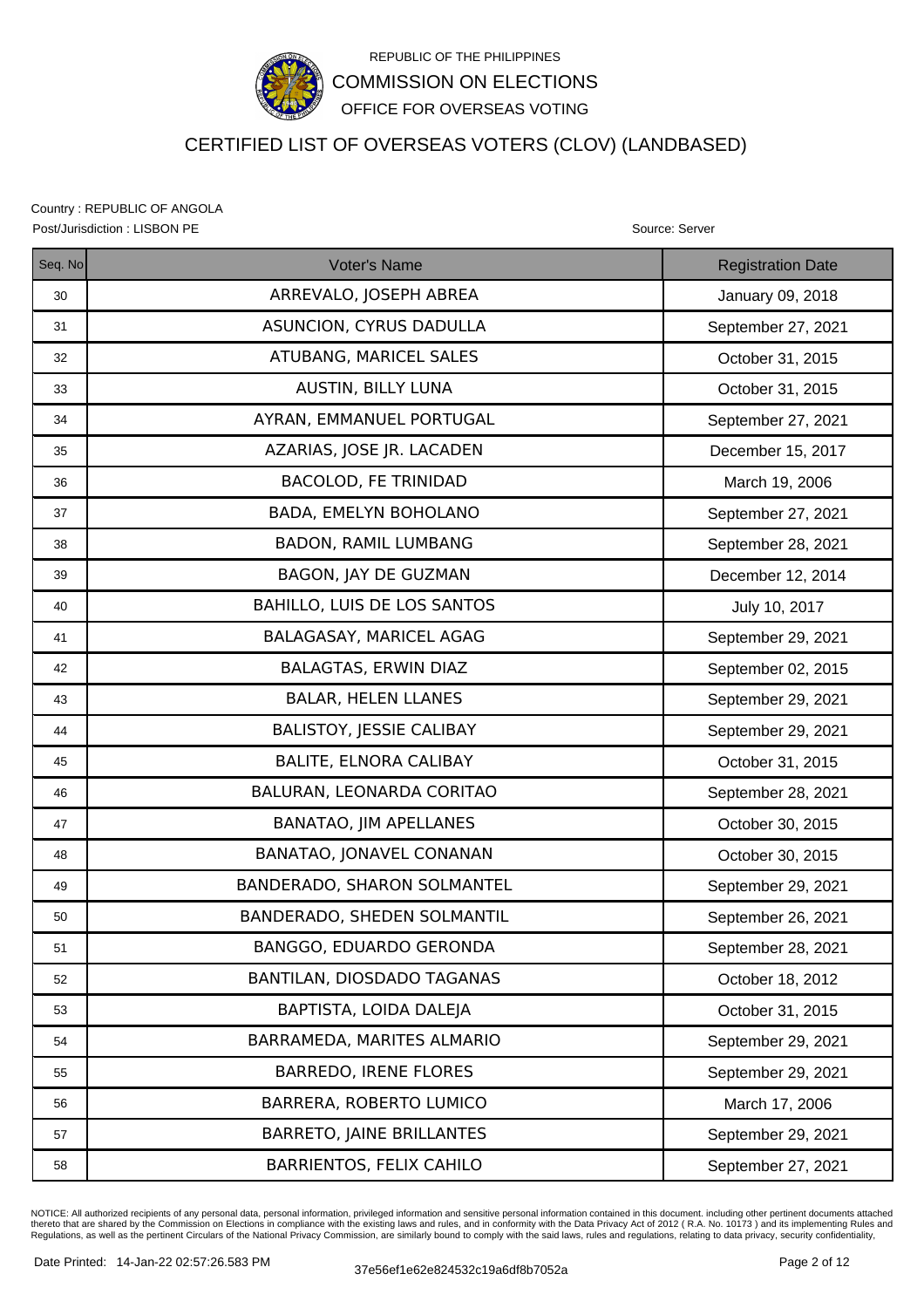

# CERTIFIED LIST OF OVERSEAS VOTERS (CLOV) (LANDBASED)

Country : REPUBLIC OF ANGOLA Post/Jurisdiction : LISBON PE Source: Server Source: Server Source: Server Source: Server

| Seq. No | <b>Voter's Name</b>                                          | <b>Registration Date</b> |
|---------|--------------------------------------------------------------|--------------------------|
| 59      | <b>BARRION, NORA LANDICHO</b>                                | October 31, 2015         |
| 60      | BARRIOS, ALFREDO LEONARDO                                    | October 30, 2015         |
| 61      | <b>BASALO, ENGELBERT MILAN</b>                               | September 27, 2021       |
| 62      | <b>BASAS, BRYAN LADIO</b>                                    | October 31, 2015         |
| 63      | BAUTISTA, AMIEL NIERVA                                       | March 28, 2017           |
| 64      | BAUTISTA, BERNARDO MANLANGIT                                 | March 17, 2006           |
| 65      | BAUTISTA, GODWIN ISLA                                        | April 17, 2017           |
| 66      | BAUTISTA, MARILOU HULAR                                      | December 12, 2014        |
| 67      | BAUTISTA, ROBERTO GALANG                                     | September 27, 2021       |
| 68      | BAUTISTA, YURAN ZUELMA FERNANDES                             | September 29, 2021       |
| 69      | BEJERAS, MAILYN BERZA                                        | September 26, 2021       |
| 70      | BEJO, GERALDINE LIPARDO                                      | September 29, 2021       |
| 71      | BERMUDEZ, ALBERTO LEVARDO                                    | September 26, 2021       |
| 72      | BERNADEZ, RUBEE BAJO                                         | September 28, 2021       |
| 73      | <b>BONDOC, JANET PRADO</b>                                   | October 31, 2015         |
| 74      | <b>BRUCE, EMELY LACORTE</b>                                  | September 26, 2021       |
| 75      | <b>BULANA, ROSE FIGUEROA</b>                                 | September 25, 2021       |
| 76      | <b>BULLAS, DANILO BARRIATOS</b>                              | September 28, 2021       |
| 77      | <b>BUTA, CIPRIANO LAWIG</b>                                  | September 28, 2021       |
| 78      | BUYAYO, FLORENCIO BENLINGAN                                  | September 29, 2021       |
| 79      | <b>BUYAYO, VIVIEN BERIN</b>                                  | September 29, 2021       |
| 80      | CABANDI, ROMAN QUESMUNDO                                     | September 29, 2021       |
| 81      | CAILO, DENNIS DACUT                                          | September 25, 2021       |
| 82      | CALLOTE, JOSEPH EDWIN ARIATE                                 | July 11, 2012            |
| 83      | CAMACHO, HENRY ABERDE                                        | October 27, 2015         |
| 84      | CAMASOSA, ELMER RAMOS                                        | October 30, 2015         |
| 85      | DOUBLE/MULTIPLE<br><b>CAMASOSA, ELMER RAMOS</b> REGISTRATION | September 26, 2021       |
| 86      | CAPOBRES, MERARI RODRIGUEZ                                   | September 27, 2021       |
| 87      | CAPUNPON, FRANCISCO RAMOS                                    | October 31, 2015         |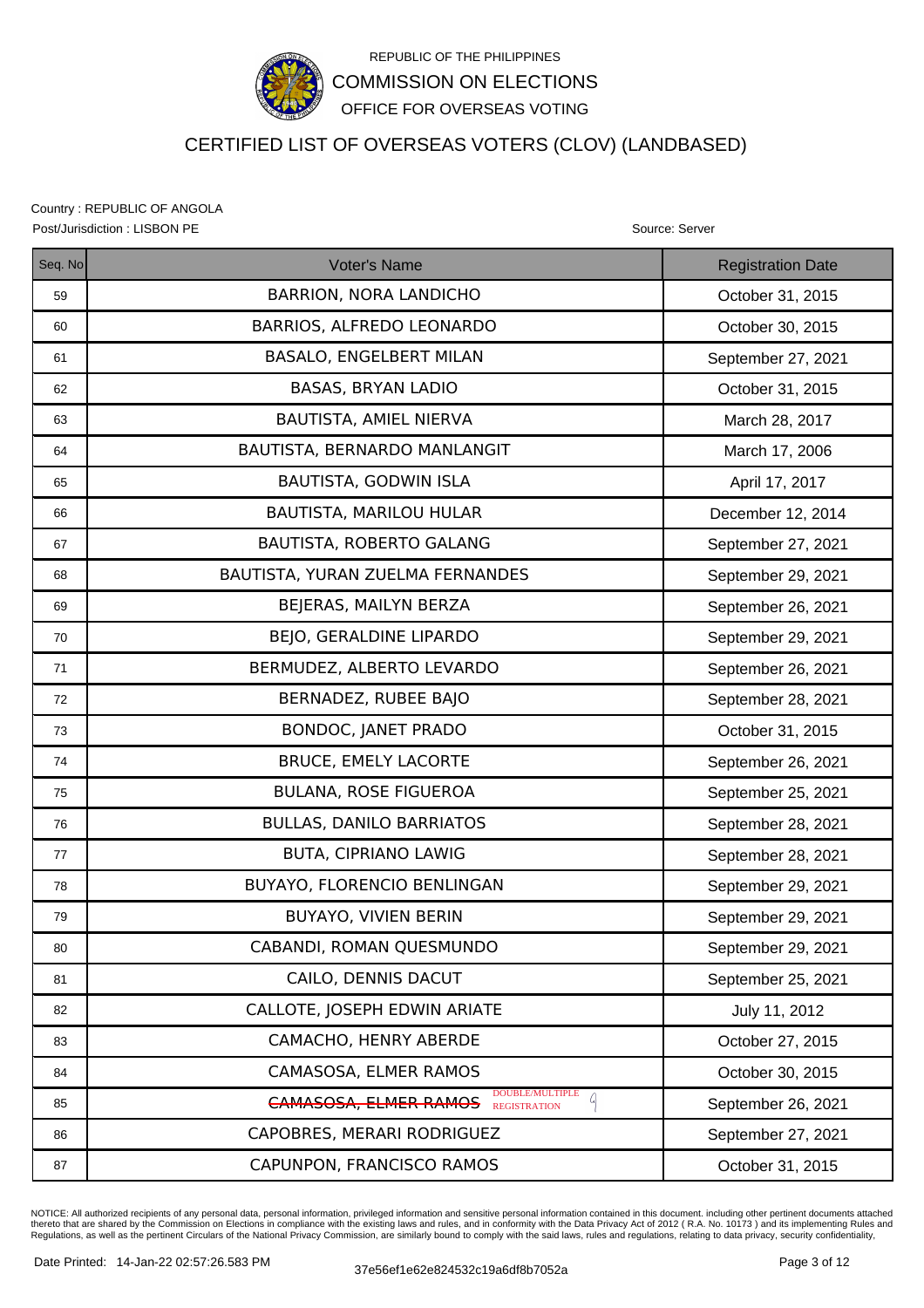

# CERTIFIED LIST OF OVERSEAS VOTERS (CLOV) (LANDBASED)

Country : REPUBLIC OF ANGOLA Post/Jurisdiction : LISBON PE **Source: Server** Source: Server Source: Server Source: Server

| Seq. No | <b>Voter's Name</b>              | <b>Registration Date</b> |
|---------|----------------------------------|--------------------------|
| 88      | CASABAR, ADOLFO GUTIERREZ        | September 26, 2021       |
| 89      | CASILLA, CRISTETA CANDOR         | September 26, 2021       |
| 90      | CASILLA, NATIVIDAD MOSTOLES      | September 28, 2021       |
| 91      | CASTRO, ANNA LIZA PE             | September 27, 2021       |
| 92      | CAYANAN, CHODY SANGUYO           | October 17, 2012         |
| 93      | CEBALLOS, BIENVENIDO JR. NAVALES | September 29, 2021       |
| 94      | CEBUCO, LIZA MAGPAYO             | September 29, 2021       |
| 95      | CLIMACOSA, RODOLFO JR. COLLADO   | September 25, 2021       |
| 96      | CORROS, DIOSDADO CONTILLO        | May 02, 2012             |
| 97      | CREENCIA, AMADOR SEDACON         | March 17, 2006           |
| 98      | CRISPINO, REYNALDO DEL ROSARIO   | October 17, 2012         |
| 99      | CRUZ, CESAR JR. SAMANIEGO        | September 25, 2021       |
| 100     | CRUZ, CRISANTO GARCIA            | September 29, 2021       |
| 101     | CRUZ, ROMMEL GALVEZ              | July 13, 2014            |
| 102     | CUARESMA, JOSE VILLANUEVA        | October 30, 2015         |
| 103     | CUDIA, CARLO GOZUM               | September 28, 2021       |
| 104     | <b>CUNANAN, NELSON AMANSEC</b>   | September 27, 2021       |
| 105     | DAGAMI, NOEL CIRERA              | September 26, 2021       |
| 106     | DALIGDIG, CHARMAINE ABELINDE     | September 28, 2021       |
| 107     | DAUD, MARILYN CABIGAS            | October 31, 2015         |
| 108     | DECIERDO, JUANITO JR. DUMALAOCO  | September 26, 2021       |
| 109     | DELA CRUZ, ERNESTO CAROLINO      | September 26, 2021       |
| 110     | DELA CRUZ, REYNALDO BARRAQUIO    | September 28, 2021       |
| 111     | DELA ROSA, SALVACION RAMIREZ     | September 25, 2021       |
| 112     | DE LEON, LILYBETH CASTRO         | September 26, 2021       |
| 113     | DE LEON, ROSE ANN MARIANO        | December 12, 2014        |
| 114     | DELIMA, NARCISO JR. PARANTAR     | October 30, 2015         |
| 115     | DEL MUNDO, ALBERT ANGLO          | October 17, 2012         |
| 116     | DELOS REYES, RAMONITO CASTILLO   | November 16, 2017        |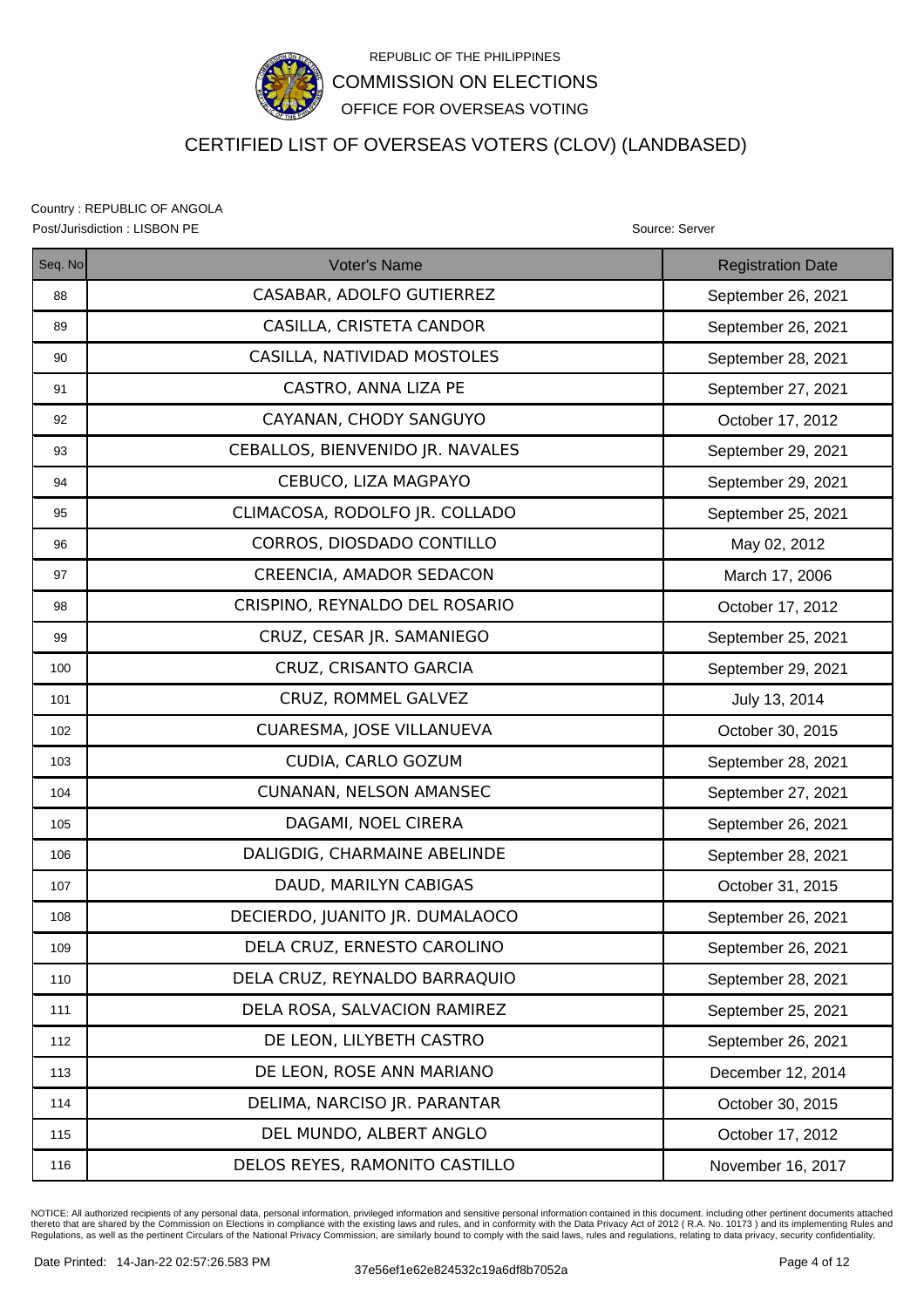

# CERTIFIED LIST OF OVERSEAS VOTERS (CLOV) (LANDBASED)

Country : REPUBLIC OF ANGOLA Post/Jurisdiction : LISBON PE Source: Server Source: Server Source: Server Source: Server

| Seq. No | <b>Voter's Name</b>              | <b>Registration Date</b> |
|---------|----------------------------------|--------------------------|
| 117     | DEMETERIO, REYNALDO SALA         | October 30, 2015         |
| 118     | DE ROCA, ENRICO JANO             | August 14, 2015          |
| 119     | DE VILLA, JOLLY MOJE             | August 04, 2006          |
| 120     | DIAMANTE, IVAN JR. DAULONG       | September 25, 2021       |
| 121     | DINAPO, JOVANIE LAGUIDON         | September 26, 2021       |
| 122     | DIOLA, CHRISTOPHER ATIENZA       | October 15, 2015         |
| 123     | DIOLA, MARIA JUDETH ATIENZA      | September 11, 2017       |
| 124     | DIOSALAN, MARY ANN QUILLAN       | September 16, 2015       |
| 125     | DOMINGO, MONALIZA CASTRO         | April 20, 2017           |
| 126     | DOMINO, GUILLERMO LANUZA         | September 26, 2021       |
| 127     | DONA, VAL CHRISTIAN ORILLA       | March 08, 2017           |
| 128     | DUMADAG, MARLYN VALMORIA         | September 27, 2021       |
| 129     | ECHALA, REY LAGMAN               | October 18, 2012         |
| 130     | ECHALA, SHARON FILIPA PINTO      | December 14, 2014        |
| 131     | EMETERIO, ENRIQUE TUMARONG       | September 25, 2021       |
| 132     | EMNIL, ANTONIO JR. CONDE         | June 19, 2012            |
| 133     | EROLES, SALVACION RIOFRER        | September 25, 2021       |
| 134     | FAIGMANI, ANTONIO MANALO         | February 07, 2018        |
| 135     | FERNANDEZ, JOAN DAGUYOS          | September 29, 2021       |
| 136     | FERNANDEZ, JOSELITO BICO         | September 25, 2021       |
| 137     | FERRER, JUVILYN JUGUILON         | September 28, 2021       |
| 138     | FLORALDE, ARTHUR MOSQUERA        | September 29, 2021       |
| 139     | FLORES, JESICA GASPAR            | September 27, 2021       |
| 140     | FLORES, PABLO BARCEBAL           | October 31, 2015         |
| 141     | FRANCISCO, MARIA SUZETTE MASUCOL | September 28, 2021       |
| 142     | FRANCISCO, NELSON PAYUMO         | October 31, 2015         |
| 143     | FRANCISCO, SUSAN SENILLO         | September 27, 2021       |
| 144     | FRIALDE, MICHELLE GERONIMO       | April 17, 2017           |
| 145     | GACOL, LUDELYN CELINO            | September 25, 2021       |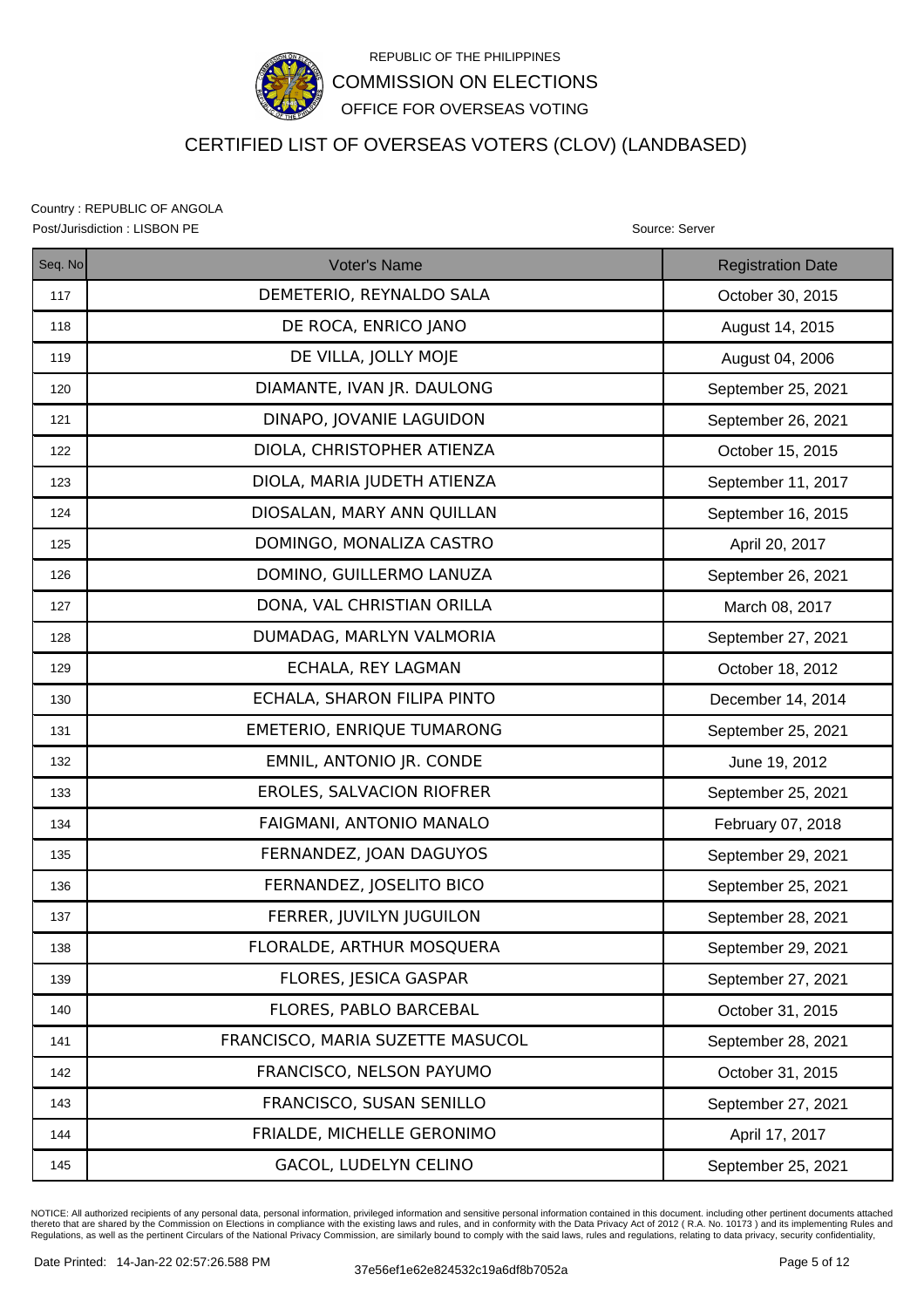

# CERTIFIED LIST OF OVERSEAS VOTERS (CLOV) (LANDBASED)

Country : REPUBLIC OF ANGOLA Post/Jurisdiction : LISBON PE Source: Server Source: Server Source: Server Source: Server

| Seq. No | Voter's Name                    | <b>Registration Date</b> |
|---------|---------------------------------|--------------------------|
| 146     | <b>GACUTAN, MARICOR BASORRO</b> | September 29, 2021       |
| 147     | <b>GALAN, NOEL FERNANDEZ</b>    | September 26, 2021       |
| 148     | GALENDEZ, MARILYN MEROSA        | September 14, 2015       |
| 149     | GARBO, AIZA LACNO               | October 31, 2015         |
| 150     | <b>GARCIA, ALFONSO LIASOS</b>   | September 26, 2021       |
| 151     | GARCIA, FERDINAND MANLOZA       | September 29, 2021       |
| 152     | GARCIA, RUSSEL MAÑALAC          | September 26, 2021       |
| 153     | GAVIOLA, FRITZIE JOY DELA CRUZ  | September 27, 2021       |
| 154     | GICALE, VICENTE JR. MORALES     | September 25, 2021       |
| 155     | GIMANG, FRANCISCO DELOS REYES   | April 28, 2012           |
| 156     | GIPIT, JENNY CRISOLOGO          | December 14, 2014        |
| 157     | GOLPO, EMMANUEL GUNAO           | September 27, 2021       |
| 158     | <b>GOMEZ, GERBEE FELICIANO</b>  | September 26, 2021       |
| 159     | GUJELDE, JENNIFER JOY NIQUE     | August 19, 2015          |
| 160     | GURAPO, MARCELO FAMO            | September 26, 2021       |
| 161     | GUTIERREZ, ROMEO ESPINO         | September 28, 2021       |
| 162     | HELOTIN, EDWIN MEDALLA          | October 30, 2015         |
| 163     | HERNANDEZ, RICHARD PANOPIO      | September 28, 2021       |
| 164     | HIBIONADA, EDSEL MENDIATA       | September 26, 2021       |
| 165     | HIBIONADA, FELMOR GAVIN         | September 25, 2021       |
| 166     | HIPOLAN, ROGER OLIBERIO         | September 27, 2021       |
| 167     | IBARRA, MARIO PASARDAN          | September 25, 2021       |
| 168     | ILAWAN, ALFREDO VECINO          | September 29, 2021       |
| 169     | <b>INONG, BESSIE BAUTISTA</b>   | September 29, 2021       |
| 170     | ISADA, MYLENE SANTIAGO          | October 31, 2015         |
| 171     | ISIDERIO, ALMA ACER             | October 31, 2015         |
| 172     | JACOSALEM, APRIL MAE RECONELLA  | September 26, 2021       |
| 173     | JALDATI, EVELYN RUAYA           | September 26, 2021       |
| 174     | JANOPOL, ROWENA CABONTOCAN      | September 29, 2021       |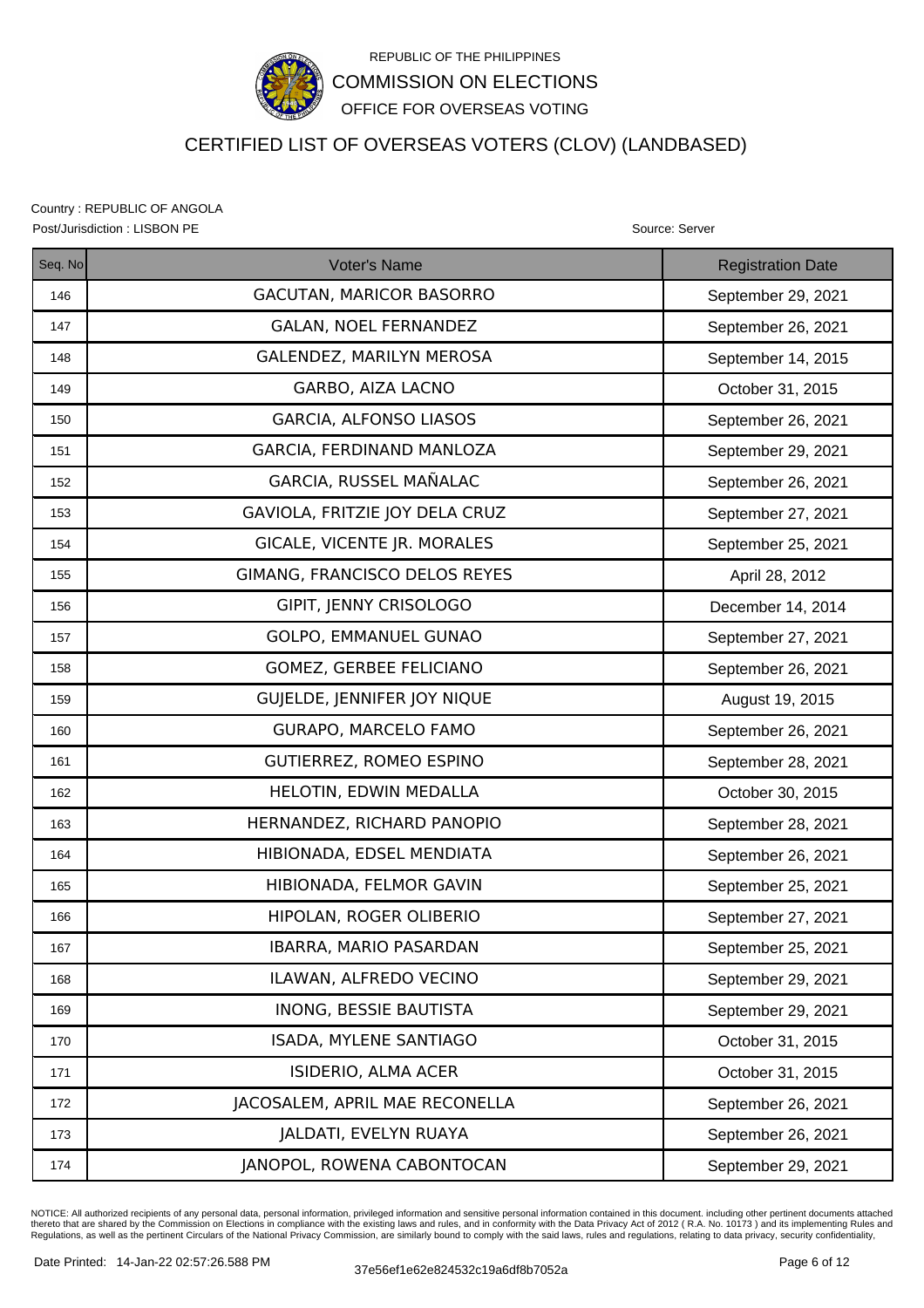

# CERTIFIED LIST OF OVERSEAS VOTERS (CLOV) (LANDBASED)

Country : REPUBLIC OF ANGOLA Post/Jurisdiction : LISBON PE **Source: Server** Source: Server Source: Server Source: Server

| Seq. No | Voter's Name                      | <b>Registration Date</b> |
|---------|-----------------------------------|--------------------------|
| 175     | JAVIER, MARIE JANE ARGUELLES      | September 26, 2021       |
| 176     | JAVIER, VEDASTO AN                | March 16, 2006           |
| 177     | <b>JUSTINIANO, JENNIFER MOTOL</b> | December 13, 2014        |
| 178     | LAGRIMAS, FRANCISCO SOLAYAO       | September 27, 2021       |
| 179     | LAMIS, ANALYN VALENCIA            | September 25, 2021       |
| 180     | LARIOZA, LOURDES RODRIGUEZ        | December 13, 2014        |
| 181     | LERIO, MARVIN GO                  | September 25, 2021       |
| 182     | LERIO, RONALDO GO                 | September 25, 2021       |
| 183     | LINING, ANGEL JR. SAET            | December 13, 2014        |
| 184     | LINO, IRMA INDOLOS                | September 29, 2021       |
| 185     | LIU, EDUARDO RODRIGUEZ            | June 04, 2021            |
| 186     | LLANO, ROSECETO ESTAMPA           | September 27, 2021       |
| 187     | LOGDAT, SOTERA GARCIA             | May 09, 2012             |
| 188     | LOPEZ, KATHRINA KENNIKER          | September 13, 2017       |
| 189     | LOPEZ, RAUL TORNO                 | September 27, 2021       |
| 190     | LUMANGLAS, ANGELITO MENDOZA       | October 31, 2015         |
| 191     | LUMBAO, RENAN VILLANUEVA          | May 10, 2012             |
| 192     | LUSTERIO, CHRISTAN LUSTADO        | December 12, 2014        |
| 193     | MABALOT, GINA ESTOR               | September 25, 2021       |
| 194     | MACARAAN, RONNEL LUSTADO          | September 29, 2021       |
| 195     | MACATANGAY, JEFFREY ESCANILLAS    | September 26, 2021       |
| 196     | MAGSINO, RICKY TURALDE            | September 26, 2021       |
| 197     | MAHINAY, EDGAR CORTEZ             | November 27, 2017        |
| 198     | MALANO, JOEL NASE                 | September 29, 2021       |
| 199     | MALIGAYA, HENRY PATRICIO          | July 02, 2018            |
| 200     | MALLILLIN, ALBERT BERNARDO        | October 30, 2015         |
| 201     | MANALILI, ROLANDO INDUCTIVO       | March 18, 2006           |
| 202     | MANALO, ARIEL DE LOS REYES        | November 25, 2017        |
| 203     | MANGUIT, ISRAEL JUANEZA           | October 18, 2012         |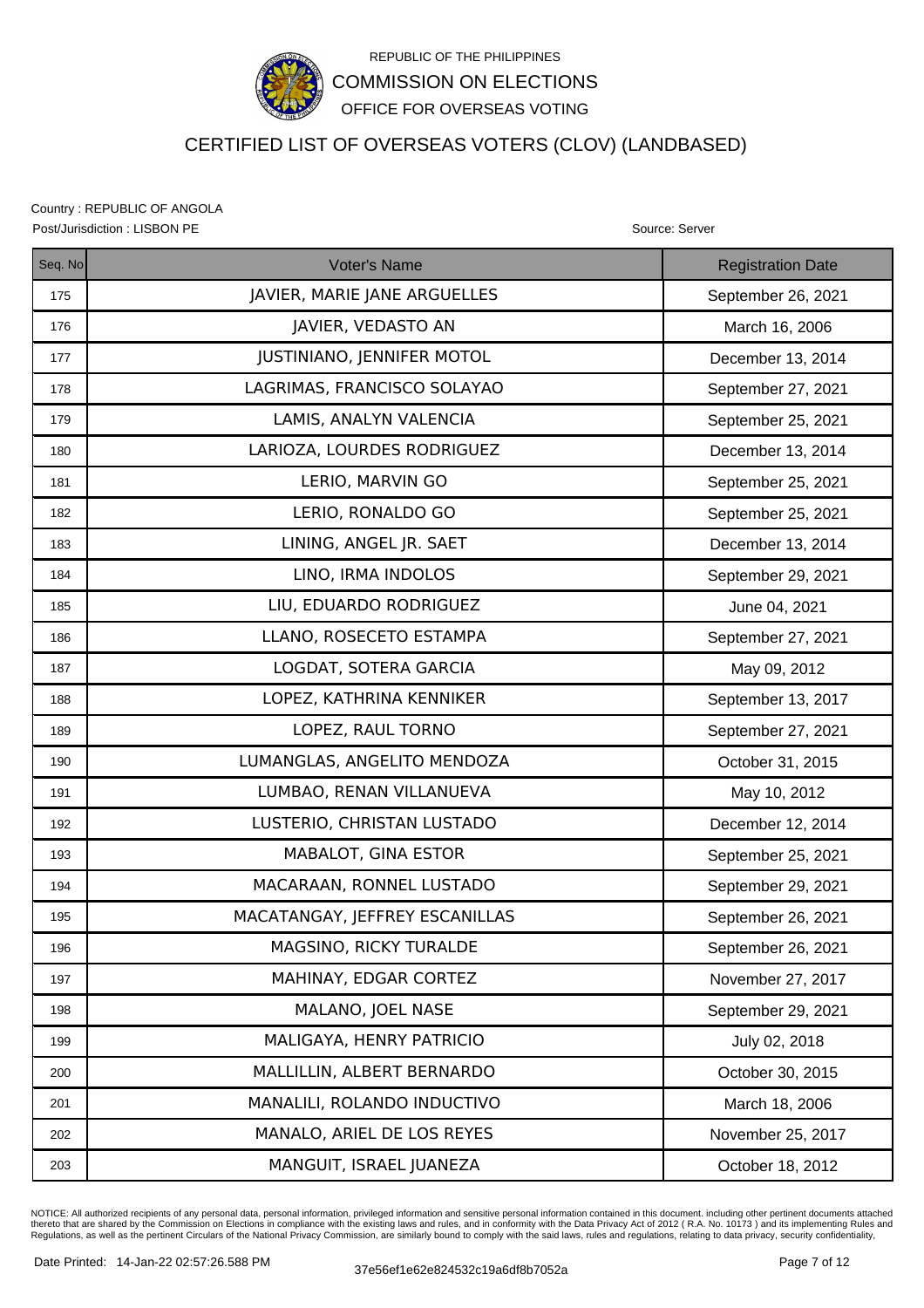

# CERTIFIED LIST OF OVERSEAS VOTERS (CLOV) (LANDBASED)

Country : REPUBLIC OF ANGOLA Post/Jurisdiction : LISBON PE Source: Server Source: Server Source: Server Source: Server

| Seq. No | Voter's Name                                                                              | <b>Registration Date</b> |
|---------|-------------------------------------------------------------------------------------------|--------------------------|
| 204     | MATIENZO, MARJORIE VARGAS                                                                 | October 31, 2015         |
| 205     | MEAMO, MIRIAM SOLETA                                                                      | December 13, 2014        |
| 206     | MELENDEZ, BENEDICT NARZOLES                                                               | June 07, 2021            |
| 207     | MENDOZA, GEMMA PEDROSO                                                                    | June 29, 2020            |
| 208     | MENDOZA, GENIFER SANTOS                                                                   | September 27, 2021       |
| 209     | MESIAS, ELMA LUNTAO                                                                       | September 29, 2021       |
| 210     | MICO, EMILY BLANCO                                                                        | December 14, 2014        |
| 211     | MILLAN, EMERJUNE MOLINA                                                                   | October 31, 2015         |
| 212     | MOGOTE, JOSEPH MORANO                                                                     | September 25, 2021       |
| 213     | MOJADO, LORNA ABIAN                                                                       | September 28, 2021       |
| 214     | MONDEÑEDO, MELVIN                                                                         | November 02, 2017        |
| 215     | MONDIDO, ANTONIO SENDIN                                                                   | May 07, 2018             |
| 216     | MORA, VINCENT VISTA                                                                       | January 20, 2015         |
| 217     | MORALES, DANDY SONG                                                                       | March 17, 2006           |
| 218     | MORALES, LYDIA SACE                                                                       | September 25, 2021       |
| 219     | MORALES, REYDON ABADIAC                                                                   | July 20, 2012            |
| 220     | MORANO, PHILLIPP TENAJA                                                                   | July 14, 2015            |
| 221     | <b>DOUBLE/MULTIPLE</b><br>$\mathcal{L}$<br>MORANO, PHILLIPP TENAJA<br><b>REGISTRATION</b> | September 26, 2021       |
| 222     | MORILLO, RAMON LAPUZ                                                                      | September 27, 2021       |
| 223     | DOUBLE/MULTIPLE<br>a<br>MOZO, MAY REGINE GUI<br><b>REGISTRATION</b>                       | August 12, 2015          |
| 224     | MOZO, MAY REGINE GUJELDE                                                                  | September 27, 2021       |
| 225     | NAKILA, CLINT RYAN KUIZON                                                                 | September 29, 2021       |
| 226     | NAOE, DANIEL CALICDAN                                                                     | September 28, 2021       |
| 227     | NARCISO, JENNY ANTALAN                                                                    | July 22, 2015            |
| 228     | NAVARRA, MARIA KRISTINA DE PEDRO                                                          | September 26, 2021       |
| 229     | NOFIES, MARICHU MUGAS                                                                     | September 26, 2021       |
| 230     | NUNAG, DANILO BAKING                                                                      | December 13, 2014        |
| 231     | NUÑEZ, JONEFER GOMEZ                                                                      | September 25, 2021       |
| 232     | OBEREZ, MARICE CUESTAS                                                                    | September 27, 2021       |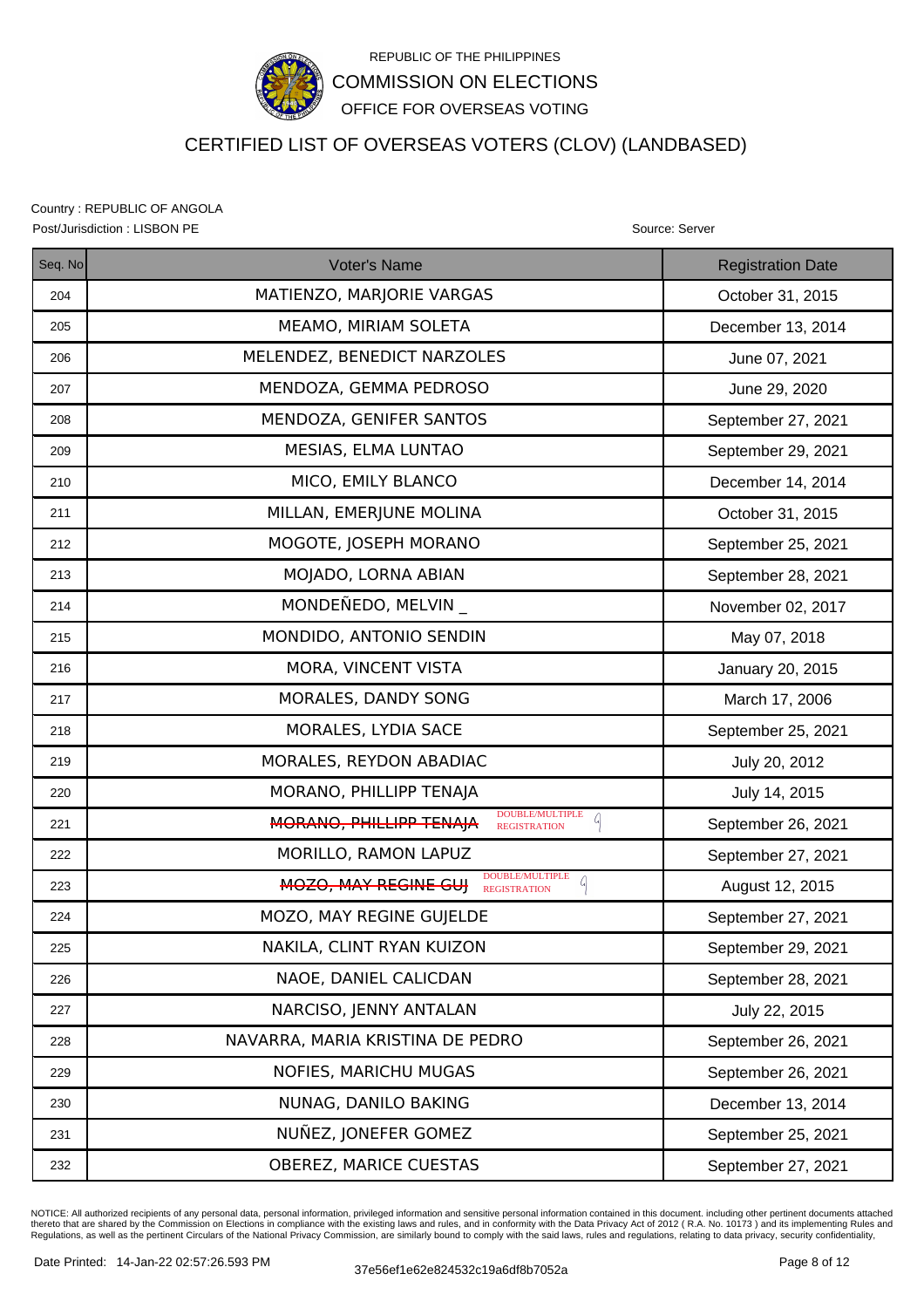

# CERTIFIED LIST OF OVERSEAS VOTERS (CLOV) (LANDBASED)

Country : REPUBLIC OF ANGOLA Post/Jurisdiction : LISBON PE Source: Server Source: Server Source: Server Source: Server

| Seq. No | <b>Voter's Name</b>                                                         | <b>Registration Date</b> |
|---------|-----------------------------------------------------------------------------|--------------------------|
| 233     | OBRA, CHRISTOPHER ENERO                                                     | September 26, 2021       |
| 234     | OCAMPO, EDGARDO PINEDA                                                      | October 30, 2015         |
| 235     | ORONOS, MARVIN GASPE                                                        | September 29, 2021       |
| 236     | OSORIO, PEDRO JR. DIZA                                                      | September 29, 2021       |
| 237     | PABILAN, FLORENTINO JR. SANCHEZ                                             | October 30, 2015         |
| 238     | PADAYHAG, LORENZ FABUGAIS                                                   | September 26, 2021       |
| 239     | PAGKATIPUNAN, CHRISTINE LUSTERIO                                            | September 26, 2021       |
| 240     | PAGLINAWAN, EMMANUEL SANTIAGO                                               | September 29, 2021       |
| 241     | PAGNANAWON, LIBERTY OBIDOS                                                  | April 15, 2015           |
| 242     | PAMOCOL, RHEZA ESTIALBO                                                     | August 27, 2015          |
| 243     | PANGAN, JEFFREY DEL ROSARIO                                                 | September 26, 2021       |
| 244     | PARAGUAS, JUMAR UBALDO                                                      | September 27, 2021       |
| 245     | PASTER, PIERRE ALIBANGO                                                     | September 27, 2021       |
| 246     | PAZ, LEONCIO REQUINA                                                        | September 28, 2021       |
| 247     | PELEJO, ORLANDO DELA CRUZ                                                   | March 19, 2006           |
| 248     | PEÑAFIEL, JUAN ROEL OTERO                                                   | January 11, 2021         |
| 249     | PEREZ, NOLIE JOSEPH LAZARO                                                  | September 28, 2021       |
| 250     | PEREZ, ROMUALDO ACEITUNA                                                    | October 17, 2012         |
| 251     | PINOON, RAUL FRANCISCO                                                      | September 27, 2021       |
| 252     | PIQUE, LEO REDAJA                                                           | October 31, 2015         |
| 253     | PONIENTE, ANTHONY PULIDO                                                    | September 25, 2021       |
| 254     | PONS, FLORA MAE GUNDRAN                                                     | September 26, 2021       |
| 255     | PORTUGAL, NEHEMIAH ENDRANO                                                  | September 25, 2021       |
| 256     | PORTUGAL, NYMROD ENDRANO                                                    | September 25, 2021       |
| 257     | PRADO, JOHN PAUL PADUA                                                      | December 28, 2017        |
| 258     | PRADO, RAFAELITO BAJAR                                                      | October 12, 2015         |
| 259     | DOUBLE/MULTIPLE<br>Q<br><b>PRESTO, JESUS SALVADOR BATALLER</b> REGISTRATION | March 18, 2006           |
| 260     | PRESTO, JESUS SALVADOR BATALLER                                             | September 26, 2021       |
| 261     | PUNSALAN, ALBERTO PERALTA                                                   | September 25, 2021       |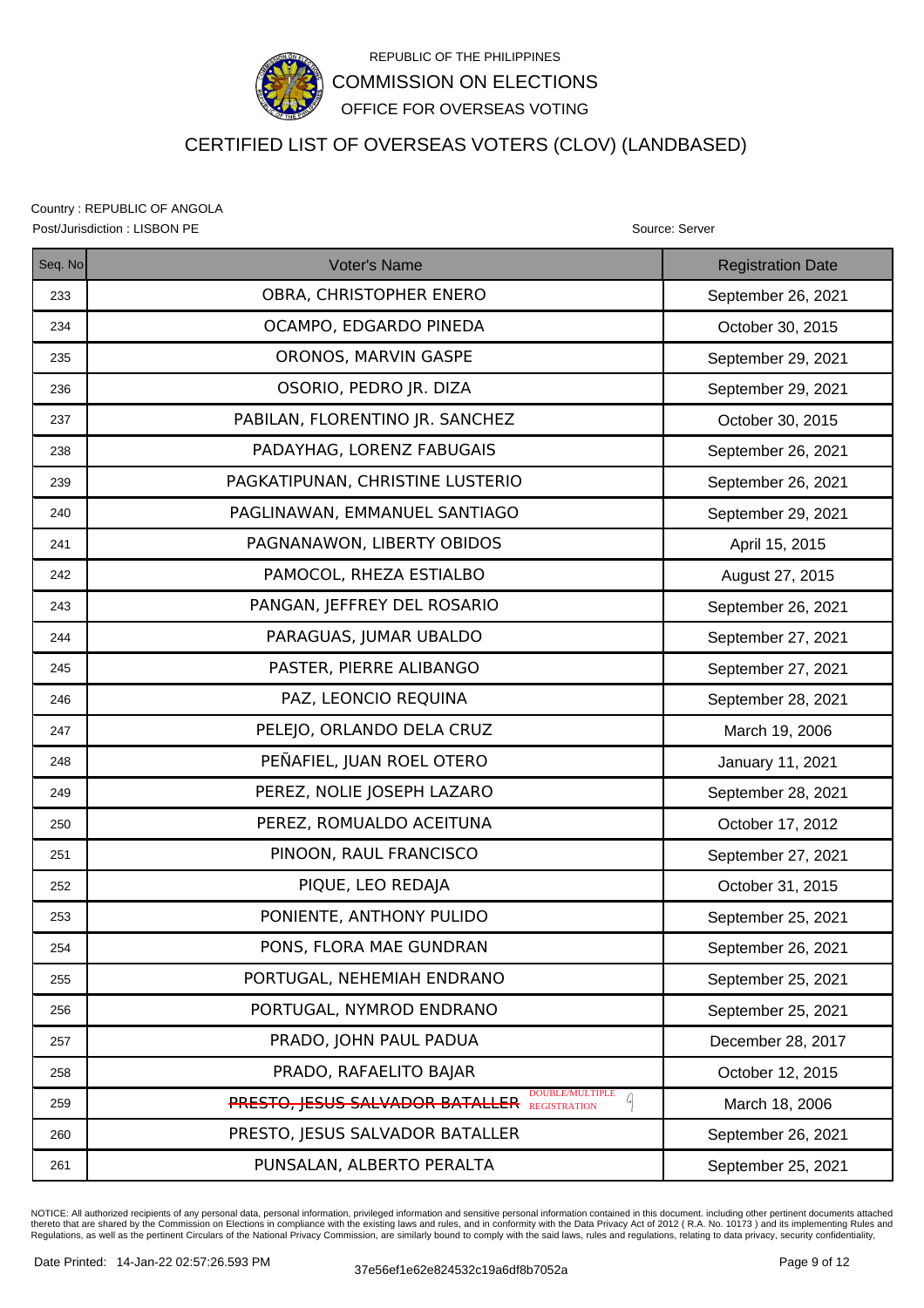

# CERTIFIED LIST OF OVERSEAS VOTERS (CLOV) (LANDBASED)

Country : REPUBLIC OF ANGOLA Post/Jurisdiction : LISBON PE **Source: Server** Source: Server Source: Server Source: Server

| Seq. No | Voter's Name                     | <b>Registration Date</b> |
|---------|----------------------------------|--------------------------|
| 262     | QUILA, ARWIN CALZADA             | September 29, 2021       |
| 263     | QUILLAN, LORENA VALENCIA         | September 25, 2021       |
| 264     | QUINDOZA, MARICEL GABATIN        | September 29, 2021       |
| 265     | QUISIDO, ACE ANTHONY BULILAN     | September 29, 2021       |
| 266     | RABOY, MARITES ASLOR             | September 26, 2021       |
| 267     | RAMIREZ, ACE RENIEL RESURRECCION | February 07, 2018        |
| 268     | RAMOS, HILARIO GLODOVE           | September 26, 2021       |
| 269     | RAMOS, JOSELYN MARTINEZ          | September 27, 2021       |
| 270     | RAMOS, JOVELYN ARSENIO           | June 23, 2017            |
| 271     | RANDOLPH, CELIA RABOY            | September 26, 2021       |
| 272     | RANESES, RAY PEPITO              | September 28, 2021       |
| 273     | RECOSTUDIO, MELINDA ATENTAR      | December 12, 2014        |
| 274     | REGINIO, DEORLITO DE LA CRUZ     | September 27, 2021       |
| 275     | RENEGADO, JOULE AÑANA            | September 28, 2021       |
| 276     | REPOSAR, ROGELIO QUEREZ          | October 30, 2015         |
| 277     | RESOSO, EFRELIA PADILLA          | September 26, 2021       |
| 278     | REYES, HORASTO JR. ENRIQUEZ      | September 27, 2021       |
| 279     | REYES, JESUSA BENGCO             | July 13, 2015            |
| 280     | RICOTE, FERNANDO JR. GAVIOLA     | September 29, 2021       |
| 281     | RIVAREZ, FRANCISCO ROJO          | October 31, 2015         |
| 282     | RIVERA, ARTEMIO JR. LOZANO       | October 31, 2015         |
| 283     | ROSACAY, LAMBERTO SANTOS         | September 27, 2021       |
| 284     | SACOPON, CIRILO MONTICALVO       | October 17, 2012         |
| 285     | SALAMAT, LUCILO REYES            | September 26, 2021       |
| 286     | SALAZAR, JONEMIE DEMONTEVERDE    | September 26, 2021       |
| 287     | SALDE, ALGIN OLIVARIO            | September 29, 2021       |
| 288     | SALILI, ROEL BATOCTOY            | September 29, 2021       |
| 289     | SALOM, MARICEL GARBOSA           | September 26, 2021       |
| 290     | SAMSON, RODMAR ABEJUELA          | September 28, 2021       |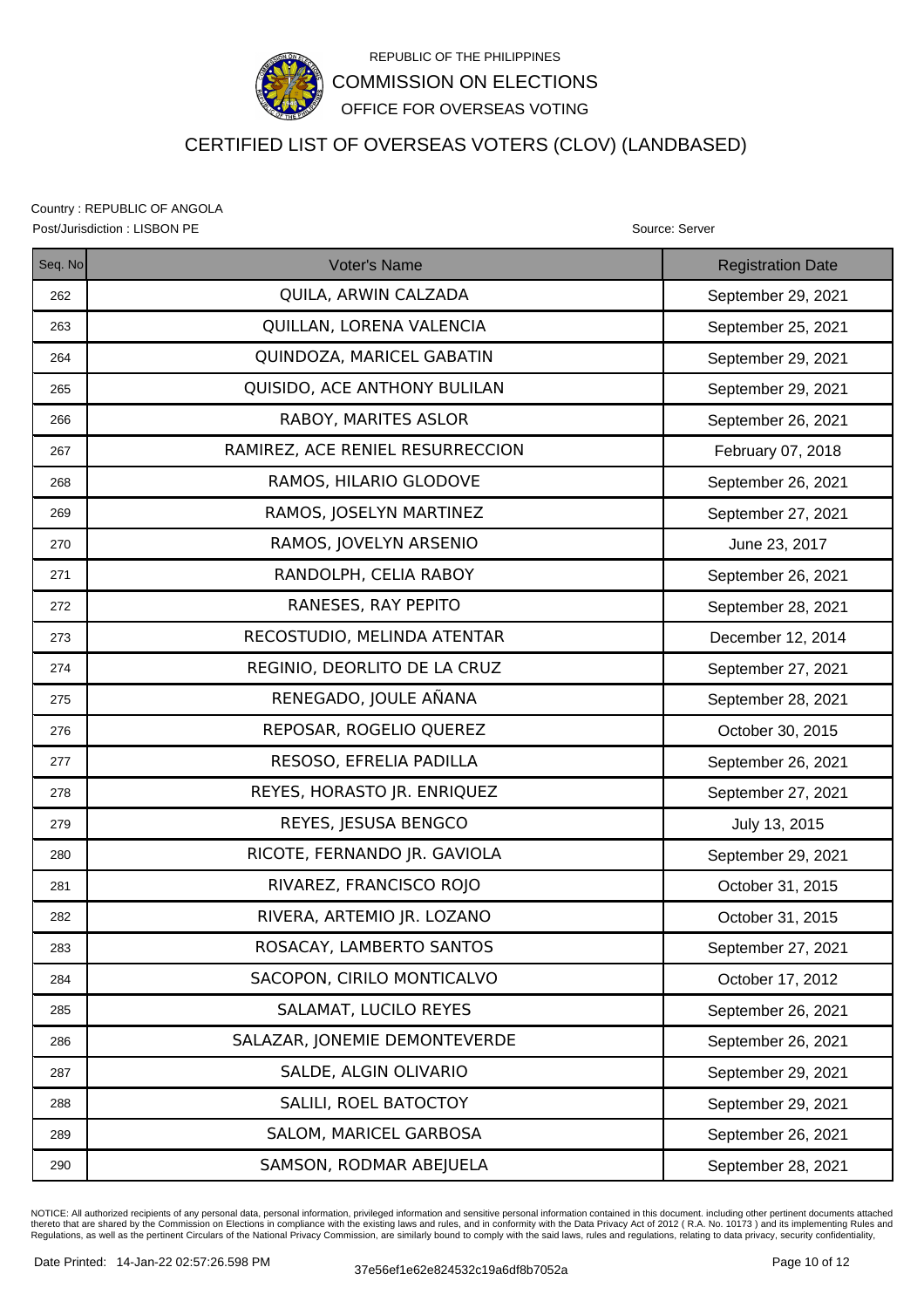

# CERTIFIED LIST OF OVERSEAS VOTERS (CLOV) (LANDBASED)

Country : REPUBLIC OF ANGOLA Post/Jurisdiction : LISBON PE Source: Server Source: Server Source: Server Source: Server

| Seq. No | <b>Voter's Name</b>                                              | <b>Registration Date</b> |
|---------|------------------------------------------------------------------|--------------------------|
| 291     | SANCHEZ, LARRY GAN SEE                                           | September 29, 2021       |
| 292     | SANTIAGO, ALELI YAPAN                                            | September 29, 2021       |
| 293     | SANTIANES, GARI DAGUMAN                                          | September 29, 2021       |
| 294     | SANTOS, ALEXANDER DOLORZO                                        | September 29, 2021       |
| 295     | SANTOS, GARRY BASA                                               | October 18, 2012         |
| 296     | SASTRILLO, ALLAN CENA                                            | December 13, 2014        |
| 297     | SATUMERA, REX ELCARTE                                            | December 13, 2014        |
| 298     | SEGUIA, JOSEHP GALLARDO                                          | September 27, 2021       |
| 299     | SILVA, ELIZABETH ARTUZ                                           | September 27, 2021       |
| 300     | SILVA, ROGELIO JR. ALUDO                                         | September 25, 2021       |
| 301     | SINDAYEN, ROMMEL ORATE                                           | October 30, 2017         |
| 302     | SIRIBAN, VIRGILIO JR. CINCO                                      | August 26, 2015          |
| 303     | SISON, PAMELA LINDO                                              | October 31, 2015         |
| 304     | SOLANOY, CONCEPCION EVANGELISTA                                  | September 29, 2021       |
| 305     | SOMBERO, MARJORIE VACARO                                         | September 27, 2021       |
| 306     | SOREÑO, GERNAN MONGGADO                                          | September 28, 2021       |
| 307     | SORIANO, LARAINE ACOSTA                                          | September 25, 2021       |
| 308     | SORROSA, LOWEN LAGUMBAY                                          | September 26, 2021       |
| 309     | SUMALABE, DANDY GALA                                             | October 18, 2012         |
| 310     | DOUBLE/MULTIPLE<br>a<br><b>SUMALABE, DANDY GALA REGISTRATION</b> | September 26, 2021       |
| 311     | SUMALABE, EDWIN GALA                                             | September 25, 2021       |
| 312     | SUMAYA, NORMA CABALUNA                                           | October 31, 2015         |
| 313     | SUNGA, CHRISTOPHER DAYRIT                                        | November 02, 2017        |
| 314     | SUNIO, ROBERT SISTOZA                                            | September 27, 2021       |
| 315     | TANDUYAN, EMMANUEL ALBOS                                         | September 29, 2021       |
| 316     | TANO, RAYMUND BELTRAN                                            | September 27, 2021       |
| 317     | TEODORO, NELSON AUSTRIA                                          | October 31, 2015         |
| 318     | TERENCIO, EARLYN AYOS                                            | September 27, 2021       |
| 319     | TERRADO, GENEROUS ORENDAIN                                       | October 18, 2012         |